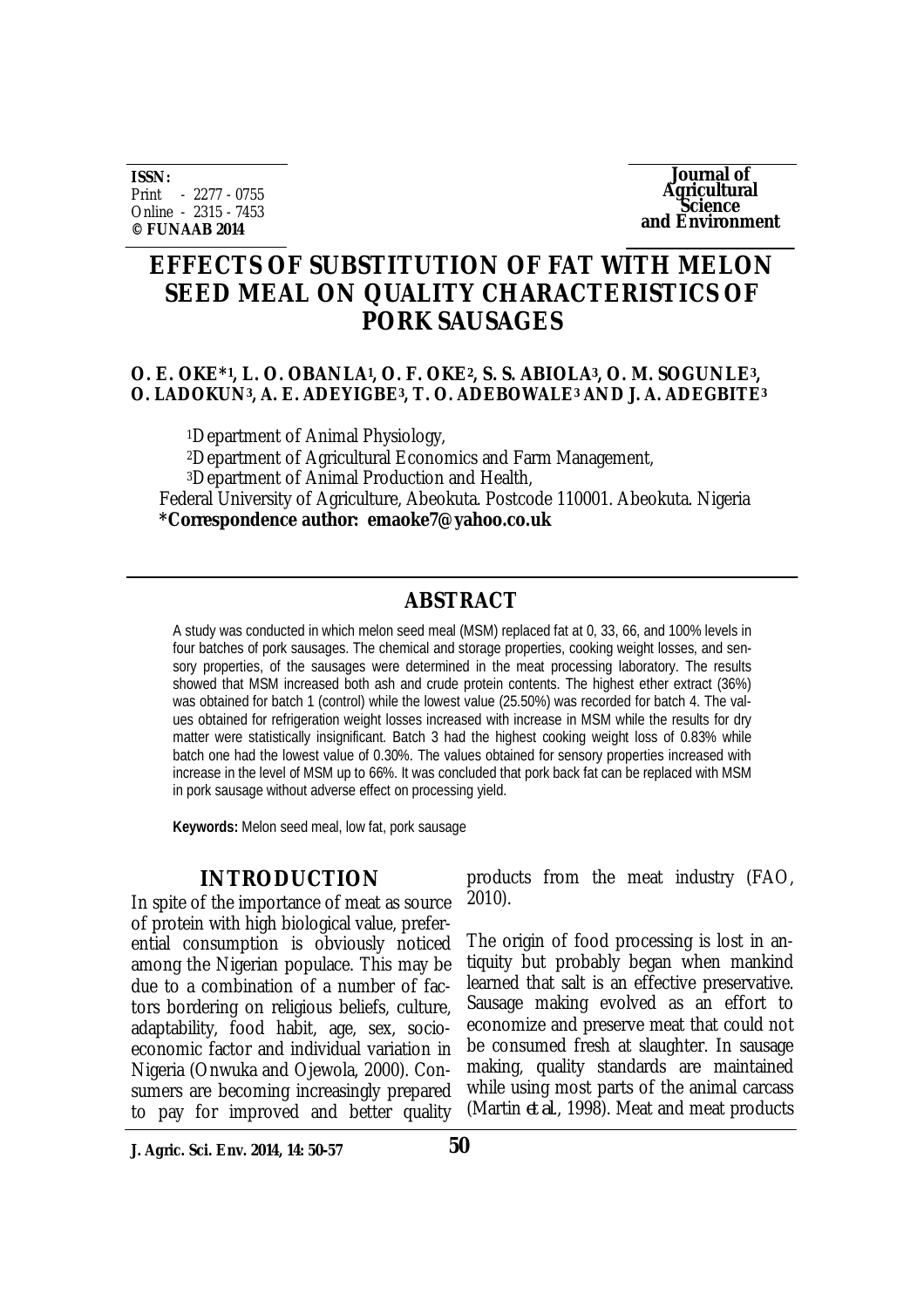have continued to remain a valuable food material because of their general acceptability and sensory characteristics. Their palatability and acceptability depend on factors such as colour, texture, juices, flavor, tenderness and general acceptability.

Meat processing is a vital issue that cuts across various ways such as refrigerating, curing, freezing, smoking and changing to different end products of meat, ensuring its preservation and palatability improvement (Wiley, 1992). Sausage is a food made from comminuted meat and seasoning that is formed into a symmetrical shape. It originated during pre-historic times when our ancestors discovered that addition of salt and drying would delay spoilage and stuffing of sausage into intestine would enhance conveniences (Wiley, 1992). The process therefore preserves meat by inhibiting spoilage and improving flavor (Pearson and Tauber, 1984).

Fat is an important constituent of processed meat products because it affects tenderness and juiciness. It is usually added to reduce cost of production and to boost energy density of meat product. However, in a tropical environment like Nigeria, low fat meat products are needed. A high content is traditionally associated with succulence and flavor, however, the composition of fat in the human diet is becoming increasingly important because of apparent relationship between the amount and type of fat consumed and the incidence of coronary heart disease (Abiola and Adegbaju, 2001). There is therefore a need to replace this ingredient in sausages preparation and find an alternative for the replacement of the hazardous saturated fat from animal sources.

A decrease in the amount of fat and the

production of new item with reduced calories has been a scientific goal leading to the use of low fat meat in the production of meat product. Melon (Egusi) seed is a common tropical oil seed, valued for its good quality oil and high protein content. Abiola *et al*. (2004) reported that egusi kernels are good sources of essential amino acid. Akobundu and Eluchie (1992) reported that vegetables have been used in sausage production with success and they possess unique functional properties relating to increased emulsion capacity, cooking yield, flavor and slicing characteristics. The authors reported that vegetables supply plant protein and that the use of vegetables, especially melon seed meal is now profound, prompting it to be incorporated into processed meat products to reduce cost and generate end products with specific characteristics. There is however a paucity information on the use of melon seed meal in sausage production. This study therefore investigated the effect of substituting pork back fat with melon seed meal on chemical composition and yield of pork sausage.

## **MATERIALS AND METHODS** *Processing of Melon Seed Meal*

Melon seeds were purchased from a reputable source in Abeokuta, Nigeria. The processing included shelling, toasting for about ten minutes, and grinding to obtain a smooth textured meal.

## *Preparation of Pork Sausages*

Lean pork was purchased from a slaughter slab in Abeokuta, Nigeria and cut into pieces. The meat was later run through a 5mm plate in a Kenwood sausage making machine, fat obtained from the back of boar (subcutaneous fat) was also chopped in the machine. The ratio of fat to meat used was 3:7. Both ingredients were mixed together in

**J. Agric. Sci. Env. 2014, 14:50-57 51**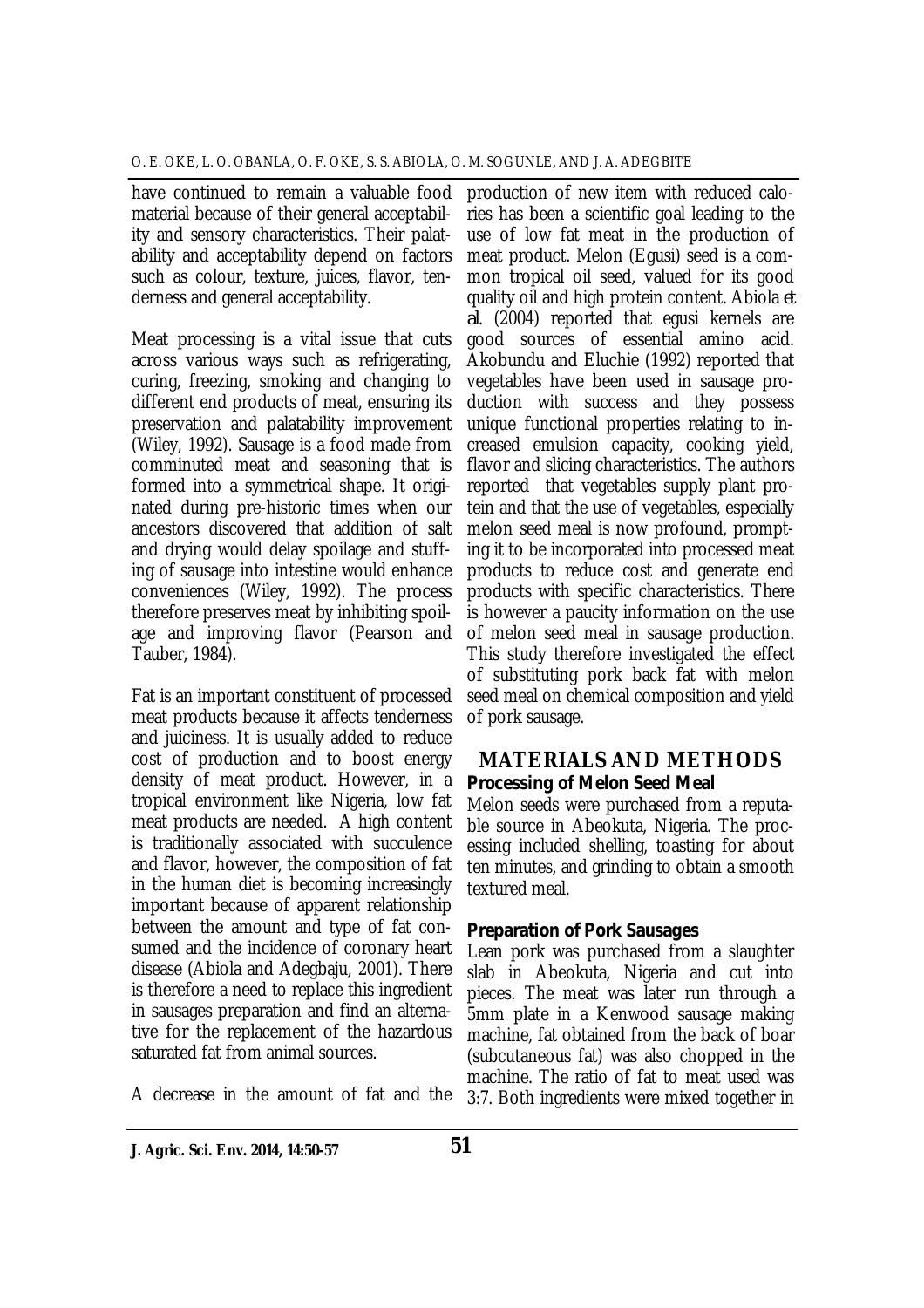#### EFFECTS OF SUBSTITUTION OF FAT WITH MELON SEED MEAL ON QUALITY

the mixer. Flour, seasonings and water were added to the chopped pork and fat in the mixer. Four batches of pork sausages were prepared in which melon seed meal replaced pork back fat at 0, 33, 66 and 100%

levels. Each batch of the sausage was replicated three times. Cellulose casing was used as sausage container. The ingredient composition of the sausage is presented in Table 1.

|                        | Replacement levels of Melon Seed Meal |        |        |        |  |
|------------------------|---------------------------------------|--------|--------|--------|--|
| Ingredients            | $0\%$                                 | 33%    | 66%    | 100%   |  |
| Pork (lean)            | 57.89                                 | 57.89  | 57.89  | 57.89  |  |
| Fat                    | 10.00                                 | 6.70   | 3.40   |        |  |
| <b>Melon Seed Meal</b> |                                       | 3.30   | 6.60   | 10.00  |  |
| Wheat flour            | 15.12                                 | 15.12  | 15.12  | 15.12  |  |
| Water                  | 15.10                                 | 15.10  | 15.10  | 15.10  |  |
| Ascorbic acid          | 0.05                                  | 0.05   | 0.05   | 0.05   |  |
| *Seasoning             | 1.84                                  | 1.84   | 1.84   | 1.84   |  |
| Total                  | 100.00                                | 100.00 | 100.00 | 100.00 |  |

#### **Table 1: Composition (%) of pork sausages formulated with graded levels of melon**

\*Contains: Salt: 200g; pepper: 115g; mace: 80g; coriander: 70g; monosodium glutamate: 50g

## *Cooking of Pork Sausages*

Three replicates from each batch were weighed separately. The twelve samples of the pork sausages were cooked at 70oC for twenty minutes in a water bath. The weight losses were obtained as the difference between the pre-cooking weight and the postcooking weight.

## *Chemical Analysis*

Sample from each batch of the sausage mix was collected, oven-dried to get the dried samples for determining the chemical composition of each batch. The analysis was carried out in the Feed Quality Laboratory.

## *Refrigeration of Sausages*

Samples of sausage mix were stuffed separately into 24mm cellulose casing which was tied at both ends and divided into links. Each batch was replicated three times and

labeled. The three replicates from each batch were weighed separately. The initial weights were recorded and the samples refrigerated at 2oC for 24 hours. The final weights were taken to determine the weight losses after refrigeration. Refrigeration weight losses were taken to be the difference between the pre-refrigeration and post-refrigeration weights of the samples.

## *Sensory Evaluation*

The sensory evaluation of cooked samples was performed by 5 trained panelists. The panelists were trained prior to sensory evaluation on scoring, visual assessment and flavor characteristics. The parameters monitored at the time of evaluation were colour, tenderness, juiciness and acceptability. Two samples, which were cut into 2cm sections were coded and presented in sequence at each tasting session. Panelists were isolated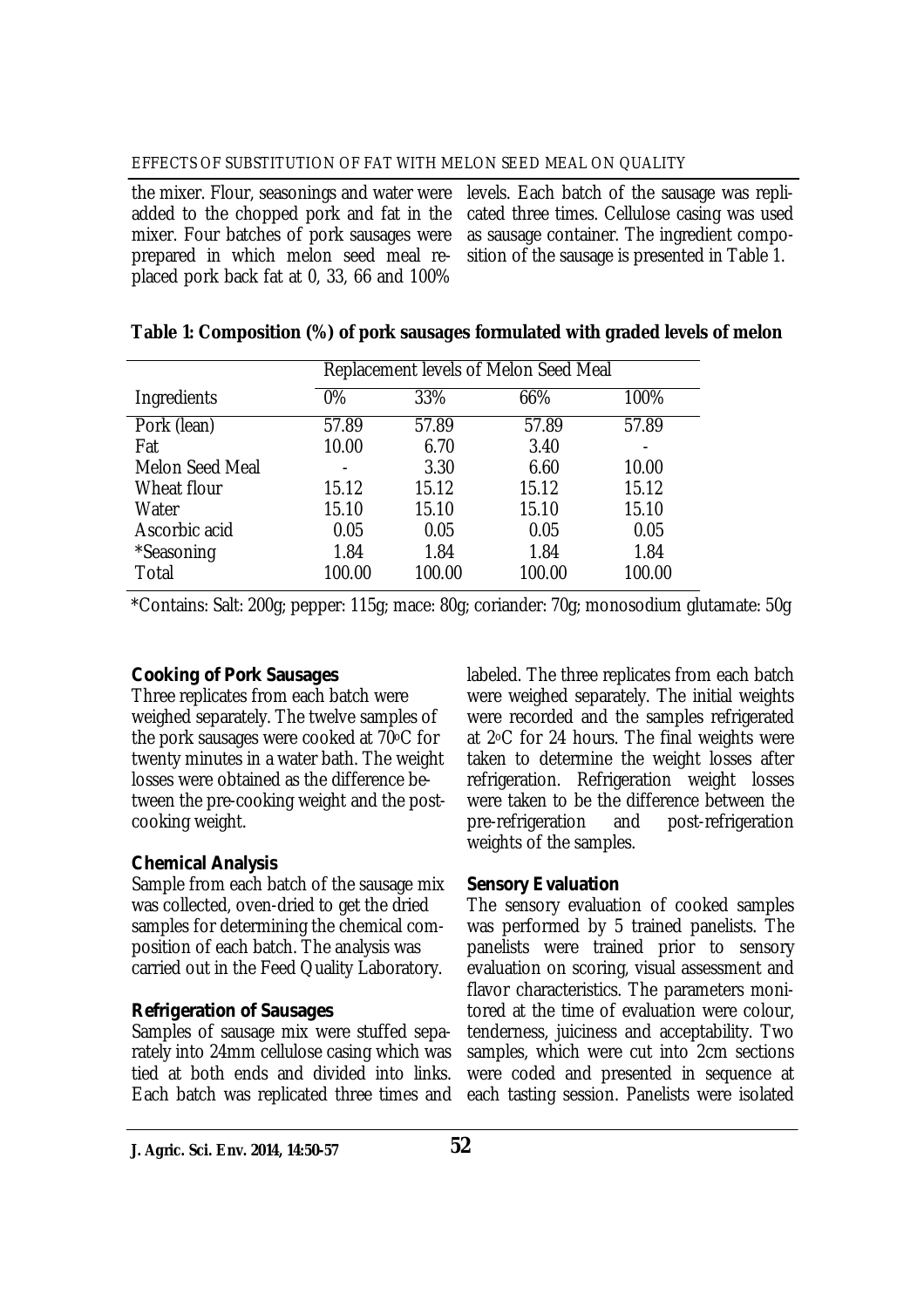from each other in order to prevent communication during the assessment. Each panelist was asked to rinse his or her mouth between samples to avoid any carry-over effect. The evaluators scored each sample on a 7-point scale  $(1=$  Unacceptable,  $2=$ Very poor,  $3=$  Poor,  $4=$  Fair,  $5=$  Good,  $6=$ Very good,  $7=$  Excellent).

#### *Statistical Analysis*

The data collected were analyzed using the General Linear Model procedure of SAS (1999). Significantly different means were compared using DMRT (Duncan, 1955).

 $Y_{ii} = \mu + T_i + \Sigma_{ii}$ 

 $Y_{ij}$  = Observed value of dependent variable

 $u =$  Population mean

 $T_i$  = Effect of i<sup>th</sup> fat replacement

 $\Sigma_{ii}$  = Residual error.

## **RESULTS AND DISCUSSION**

The effect of replacing pork back fat with melon seed meal on proximate composition of pork sausage is shown in Table 2. The sausage containing 66 and 100% replacement levels of MSM were higher in crude fibre than the two others (control and

batch2 (33% level). This finding reflects the high crude fibre content in melon seed meal analyzed by Abiola *et al*. (2004).

The fat content decreased with increased level of MSM. This could be as a result of replacing a whole back fat (100%) with plant fat that had other nutrient constituents with lesser fat (Abiola *et al*., 2004). The range however falls between 36 and 26% and still dangles around the normal range. This is in agreement with the findings of Sofos and Allen (1977) who reported a decrease in the fat content of meat product using non-meat ingredients such as soy protein.

Generally, MSM showed statistical significance (P< 0.05) on the protein content of the sausages with no particular pattern. However, batch 3 showed the highest value protein level while batch 2 had the lowest value. Whereas batch 1 and batch 4 were not significantly different from each other. Although the protein content of batch 3 was significantly higher than the protein levels of other batches. This could be as a result of the effect of MSM as Abaelu *et al*. (1979) reported that melon contained as much as 28% protein level.

**Table 2: Effect of replacing pork back fat with melon seed meal on proximate composition of pork sausage**

|                |                 | Batches (% replacement of MSM) |                 |                 |
|----------------|-----------------|--------------------------------|-----------------|-----------------|
| Parameters (%) | $1(0\%)$        | 2(33%)                         | 3(66%)          | 4 (100%)        |
| Dry matter     | $95.67 + 0.33$  | $96.17 + 0.17$                 | $96.33 + 0.33$  | $96.13 + 0.33$  |
| Ash            | $3.67 + 0.33$   | $3.50 + 0.58$                  | $4.0 + 00.29$   | $3.17 + 0.33$   |
| Crude protein  | $28.81 + 0.46b$ | $25.73 + 0.73c$                | $36.09 + 0.26a$ | $29.93 + 0.60$  |
| Ether extract  | $36.00 + 0.00a$ | $31.33 + 0.17b$                | $28.67 + 0.44c$ | $25.50 + 0.00d$ |
| Crude fibre    | $1.00 + 0.00$   | $1.17 + 0.17b$                 | $1.83 + 0.17a$  | $1.67 + 0.17a$  |

*a, b:* means in the same row with different superscripts are significantly different (P < 0.05)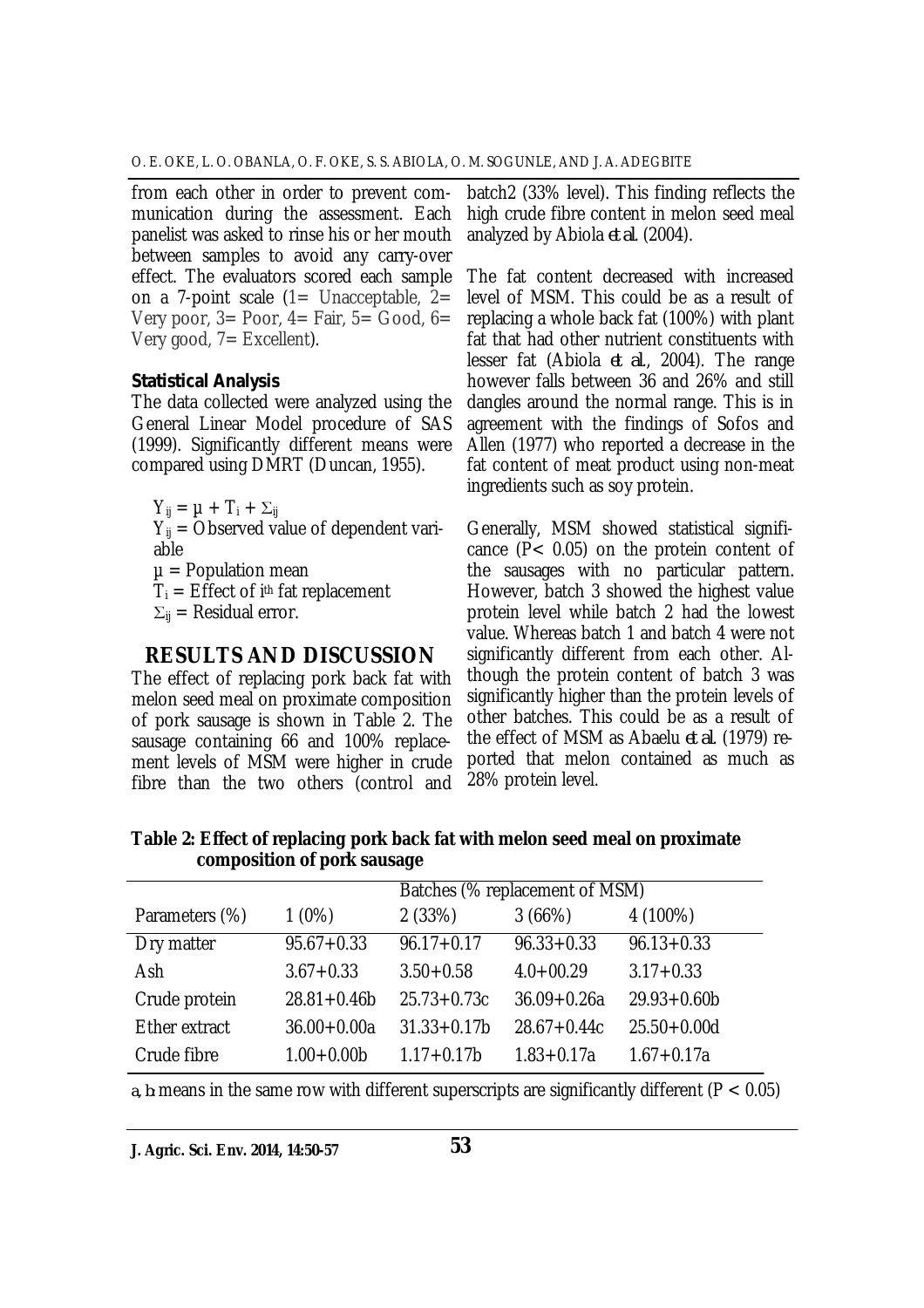Table 3 shows the effect of replacing pork back fat with MSM on cooking weight losses of pork sausage. There were no significant differences among the treatment means  $(P > 0.05)$ . However, batch 3 had the highest cooking weight loss while batch one had the lowest value. The higher protein of MSM sausages must have increased the water holding capacity. On heating, gelation of protein usually results in the formation of matrix which entraps water and fat and stabilizes the sausage. The similarity in the cooking weight loss observed in this study is contrary to the observation of Abiola and Adegbaju (2001) who reported that proteins have the ability to trap moisture and reduce moisture loss. The variation in the pork sausage may be attributed to the denaturation and shrinkage of endomysial and perimysial collagen sheaths that result in loss of water at high temperature. This indicate that cooking loss increased as the temperature increased. Soniran and Okubanjo (2002) reported that cooking loss in-

creased as the internal temperature increased.

Table 4 shows the effect of replacing pork back fat with melon seed meal on refrigeration weight losses of pork sausages. The effect of MSM on refrigeration weight losses did not show any particular trend. However, the weight loss was higher ( $P < 0.05$ ) in the batches with 100% MSM replacement than those of the other batches. This is in agreement with the findings of Abiola *et al*. (2004) who observed highest refrigerated weight loss in low fat sausage. The higher refrigeration weight loss recorded in this study is at variance with the findings of Abiola and Ewebajo (2009) who observed similar refrigeration weight losses in beef sausage substituted wheat flour for cassava flour. The higher refrigeration weight loss observed in the batches with 100%MSM suggests that pork back fat should not be completely replaced in pork sausage in order to minimize refrigeration weight loss.

|              | Table 3: Effect of replacing pork back fat with MSM on cooking weight losses of |
|--------------|---------------------------------------------------------------------------------|
| pork sausage |                                                                                 |
|              |                                                                                 |

|                    | Batches (% replacement) |                |                |                |
|--------------------|-------------------------|----------------|----------------|----------------|
| <b>Parameters</b>  | $0\%$                   | 33%            | 66%            | 100%           |
| Initial weight (g) | $50.00 + 0.00$          | $50.00 + 0.00$ | $50.00 + 0.00$ | $50.00 + 0.00$ |
| Final weight (g)   | $49.85 + 0.07$          | $49.64 + 0.05$ | $49.59 + 0.01$ | $49.70 + 0.15$ |
| Weight loss (q)    | $0.15 + 0.07$           | $0.36 + 0.05$  | $0.41 + 0.10$  | $0.30 + 0.90$  |
| Weight loss (%)    | $0.30 + 0.14$           | $0.73 + 0.11$  | $0.83 + 0.20$  | $0.60 + 0.17$  |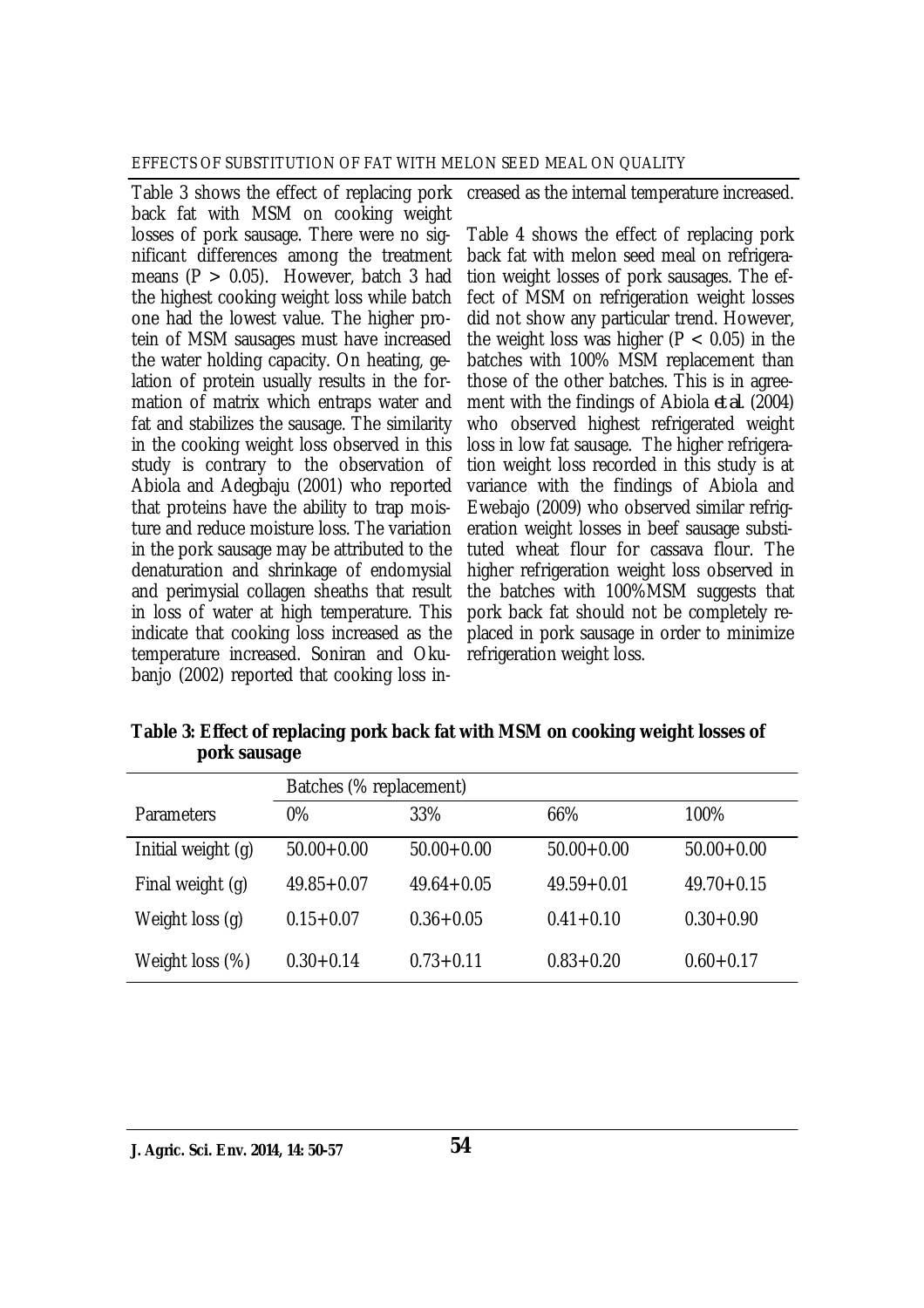| O. E. OKE, L. O. OBANLA, O. F. OKE S. S. ABIOLA, O. M. SOGUNLE, AND J. A. ADEGBITE |  |
|------------------------------------------------------------------------------------|--|
|------------------------------------------------------------------------------------|--|

|                    |                  | Batches (% replacement of MSM) |                 |                 |
|--------------------|------------------|--------------------------------|-----------------|-----------------|
| Parameters (%)     | $1(0\%)$         | 2(33%)                         | 3(66%)          | 4 (100%)        |
| Initial weight (g) | $50.00 + 0.00$   | $50.00 + 0.00$                 | $50.00 + 0.00$  | $50.00 + 0.00$  |
| Final weight (q)   | $49.05 + 0.12ab$ | $49.40 + 0.24a$                | $48.56 + 0.08b$ | $47.87 + 0.19c$ |
| Weight loss (q)    | $0.95 + 0.12$ bc | $0.60 + 0.24c$                 | $1.44 + 0.08b$  | $2.13 + 0.19a$  |
| Weight loss (%)    | $1.91 + 0.24$ bc | $1.21 + 0.49c$                 | $2.89 + 0.17$ b | $4.26 + 0.37a$  |

**Table 4: Effect of replacing pork back fat with melon seed meal on refrigeration weight losses of pork sausages**

a, b: means in the same row with different superscripts are significantly different ( $P < 0.05$ )

The effect of replacing fat with MSM on sensory properties of pork sausage is shown in Table 5. The scores for colour did not follow any regular pattern. Batch 3 however had the highest score rating for colour. This could be attributed to the colour characteristic of MSM. Consumer being already accustomed to ted colour of pork sausage would basically appreciate the pale colour sausage. Results obtained on juiciness decreased with decrease in the level of fat in the sausage. The juiciness score of 5.80 recorded for batch one sausage was significantly higher than the score obtained for MSM sausages. The panelists reacted more positively ( $P < 0.05$ ) to the juiciness of batch one pork sausages than the rest of the samples. Probably the more familiar pork with fat the panelists are familiar with had better impression on them. It could also be attributed to the higher fat content of batch one sausage. Batch two of the pork sausages

had the highest score for flavor. The release of more flavor components due to increase MSM solubilization at higher temperature may have contributed to the improved pork sausage flavor. Soniran and Okubanjo (2002) reported that increase in pork flavor is caused by the greater activities of the Mailard reaction and associated reactions involving muscle protein. No significant difference was observed for tenderness. Batch 4 had the lowest numerical score. This implies that tenderness decreased with increase in the level of MSM in the sausage. High content of fat in human diet is very disadvantageous because of it cholesterol content which could cause coronary heart disease (Austin, 1989; Ruusunen and Puolanne, 2005). The increase in the acceptability observed in this study is in agreement of Abiola and Ewebajo (2009) who reported that cassava flour improved the acceptability beef sausage.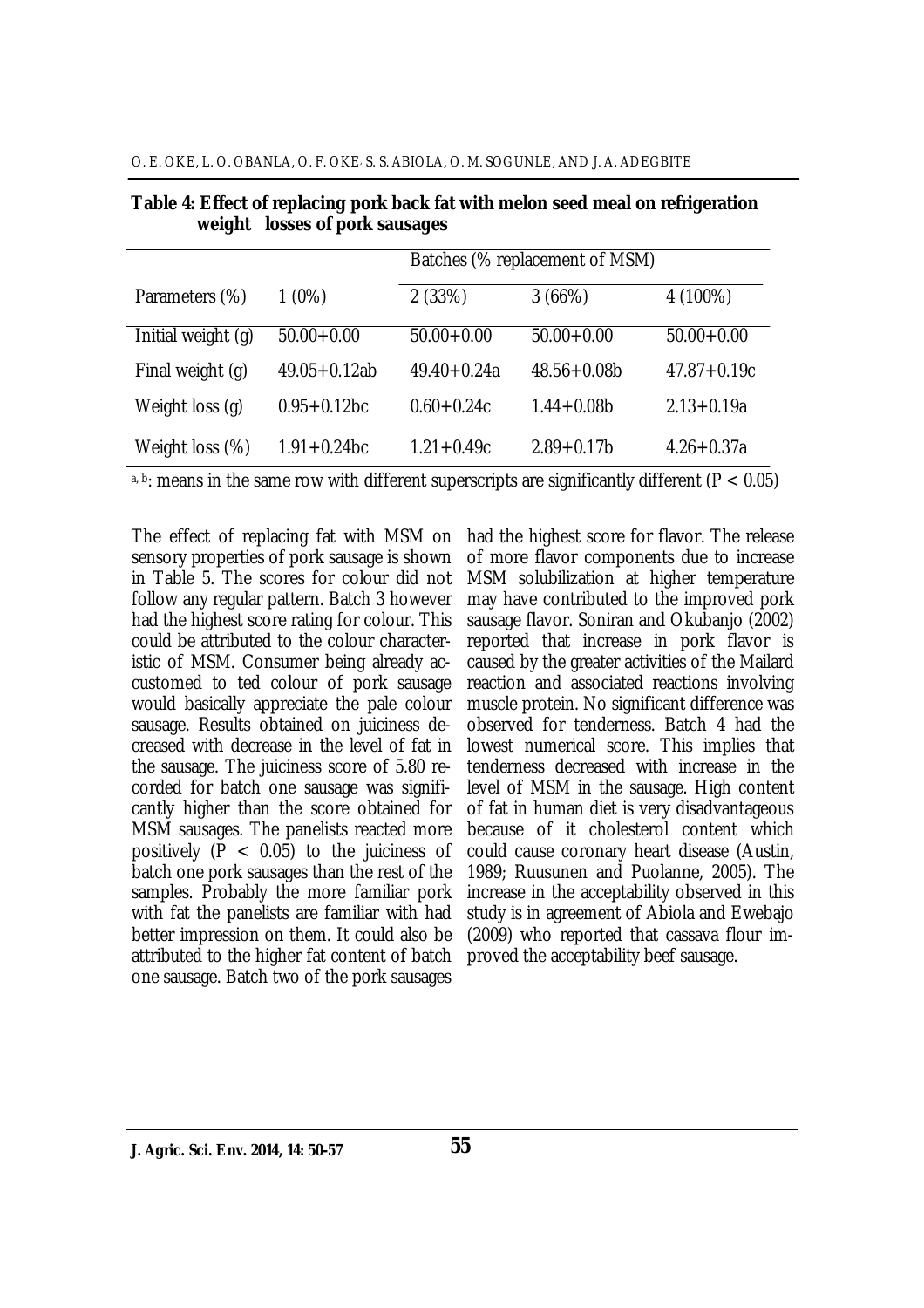| EFFECTS OF SUBSTITUTION OF FAT WITH MELON SEED MEAL ON QUALITY |  |  |  |  |  |
|----------------------------------------------------------------|--|--|--|--|--|
|----------------------------------------------------------------|--|--|--|--|--|

|                   | Batches (% replacement)    |                  |                |               |  |
|-------------------|----------------------------|------------------|----------------|---------------|--|
| Parameters        | $0\%$                      | 33%              | 66%            | 100%          |  |
| Colour            | $5.80 + 0.00$              | $5.73 + 0.13$    | $5.87 + 0.07$  | $5.60 + 0.00$ |  |
| <b>Juiciness</b>  | $5.80 + 0.20a$             | $5.00 + 0.31$ ab | $4.93 + 0.33$  | $4.20 + 0.00$ |  |
| Flavour           | $5.27 + 0.47$              | $5.33 + 0.18$    | $5.13 + 0.18$  | $4.93 + 0.07$ |  |
| <b>Tenderness</b> | $5.53 + 0.27$              | $5.53 + 0.24$    | $5.13 + 0.27$  | $4.87 + 0.07$ |  |
| Acceptability     | $5.67 + 0.18$ <sup>a</sup> | $5.47 + 0.07a$   | $5.47 + 0.20a$ | $4.93 + 0.07$ |  |
|                   |                            |                  |                |               |  |

a, b, c: Means in the same row with different superscripts are significantly different ( $P < 0.05$ ).

#### **CONCLUSION**

It is apparent from the overall results of this study that MSM could successfully substitute for pork back fat in the production of an acceptable pork sausage. The results of this study indicate that up to 66% pork back fat can be replaced with MSM in pork sausage without adverse effect on processing yield. The incorporation of MSM into pork sausages reduced the fat content, increased protein level and improved the overall acceptability of the finished products. This could satisfy the growing demand of consumers for a likeable sausage with improved flavor and low fat content because of the risk associated with high intake of fat.

#### **REFERENCES**

**Abaelu, A. M., Makinde, M. A., Akinrimisi, E. O**. 1979. Melon (Egusi) seed protein1: Study of amino acid composition of defatted meal. *Nutrition Reports International* , 20: 607 - 613.

**Abiola, S. S., Adegbaju, S. W.** 2001. Effect of substituting pork back fat with rind on quality characteristics of pork sausage. *Journal of Meat Science*, 58: 409 -412.

**Abiola, S. S., Ewebajo, O. O**. 2009. Sub-

stitution of wheat flour for cassava flour in the manufacture of beef sausage. *Journal for New Generation Sciences,* 7: 1 – 7.

**Abiola, S. S., Kadiri, E. I., Kareem T. T**. 2004. Effect of melon seed meal addition on some quality characteristics of chicken sausages. *Journal of the Science of Food and Agriculture,* 84: 423 – 426.

**Akobundu, E. N., Eluchie, G. U**. 1992. Quality characteristics of pork sausages containing mushroom and local spices. *Journal of Food Science,* 29: 159-161.

**Austin M. A**. 1989. Plasma triglyceride as a risk factor for coronary heart disease: the epidemiologic evidence and beyond. *American Journal of Epidemiology,* 129: 249-259.

**Duncan D. B.** 1995. Multiple Range and F tests. *Biometrics* 11:1-42.

**FAO**. 2010. Meat processing technology for small-to medium-scale producers: Meat products with high levels of extenders and fillers. Thailand, FAO. 61 – 63 Pp.

**Martin, M., Julie, G. R**. 1998. The art and practice of sausage making. NDSU Exten-

**J. Agric. Sci. Env. 2014, 14:50-57**